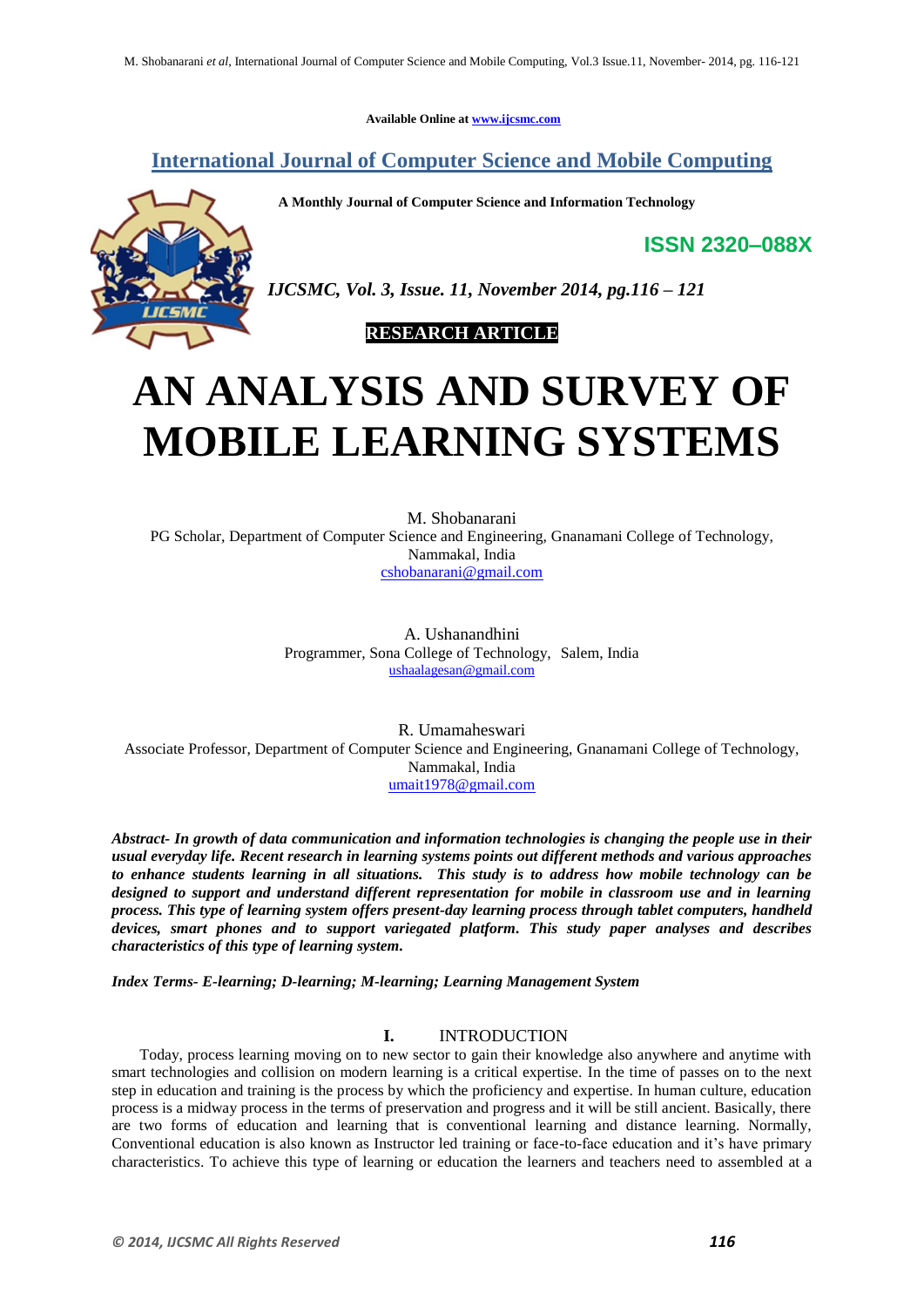fixed time in a fixed place. In distance education to retain the probity of the education process it uses technology to disparate the learner from the teacher and the learner from the learning category.

A delivery of education, learning and training are achieved electronically through electronic learning (e-learning). The next generation of learning move from distance learning (d-learning) and electronic learning (e-learning) to mobile learning (m-learning). Table 1 shows the some variation in electronic learning and mobile learning process. In these increasing criteria, basically we are not able to imagine any professional of any working environment without a mobile phones or PDS (Personal Digital Assistant). Nowadays, the use of the mobile devices started to be used for the learning environments, for this reason it appeared a new kind of learning called "Mobile learning" and that is mediated via mobile phone technologies such as Smartphone, wearable devices or tablets. Learning activity with each isolated learner's mood include demand, attributes and absorption are order to boost a learning content which are direct with mobile learning systems. The personal pocket devices such as PDAs, Smartphone and tablets will acquire or extend educational particulars of mobile learning [1]. Essentially, usage of technologies such as Internet, mobile phones technologies, etc. is related with adapt in tools and devices are using in everyday life [3], [4]. Learners or students can accumulate process and access information outside the classroom through mobile devices. These devices can bring people together, it can motivate review, co-operation and conversation and also current learning environments reinforce strengthsbased teaching.

It can also extend to provide students and teachers extensibility, exposure, and access to resources. A replica of learner is prompt to include all the data that the system knows about a learner or it is generally compute either with default values or by querying the learner. We propose a new aspect of mobile learning in which technological integrate in mobile devices in everyday classroom and outside of the classroom. The design of learning system also includes following characteristics like it needs to support face-to-face activities and to provide scaffolding of the students and the teacher is able to utilize the technological. In such place teachers and students need novel type of learning environments, which may entirely satisfy their needs and allow them to use learning tools and services of their choice to support their lifelong learning, and in which they are fully responsible for their learning process. The primary consideration like screen size, scroll and zoom operations are evaluated while using a mobile device in learning process and another major issue is the user using varying operating system such as android, blackberry and iOS, so it will be run in all operating system.

## **II.** SKETCH ON LEARNING MANAGEMENT SYSTEM

Much was accomplished and the group made numerous recommendations to learning environment which included the formation of two study groups one to look at Learning Management and other to look at the use of Mobile Devices in the classroom. Let we see some basics things behind in Learning Management Systems (LMS). Learning Management System (LMS) is included some of the following vital parts.

- Self-educate utility
- Persistent course content transmission
- Course executive and administration structure
- Course task function management
- Facilitate insight restate

Learning Management System is project based, it needs to suite of easy to use collaboration tools such as Google Docs integrations, etc. that can be used to create more reliable learning experiences. Individual student learning profiles access information in manner of personalized instruction and assessment based on student learning styles. Learning Management System included some of priorities it will be,

- Purpose of the system from the end users perspective
- Leaning systems competence to consolidate with the Student Information Systems and Google Docs
- Implementation aspect should be manage to support on-going training process

With the enlargement develop process the learning management system is now achieved in mobile technology because of the fact that describes 77 percent of the world population enable mobile subscribers.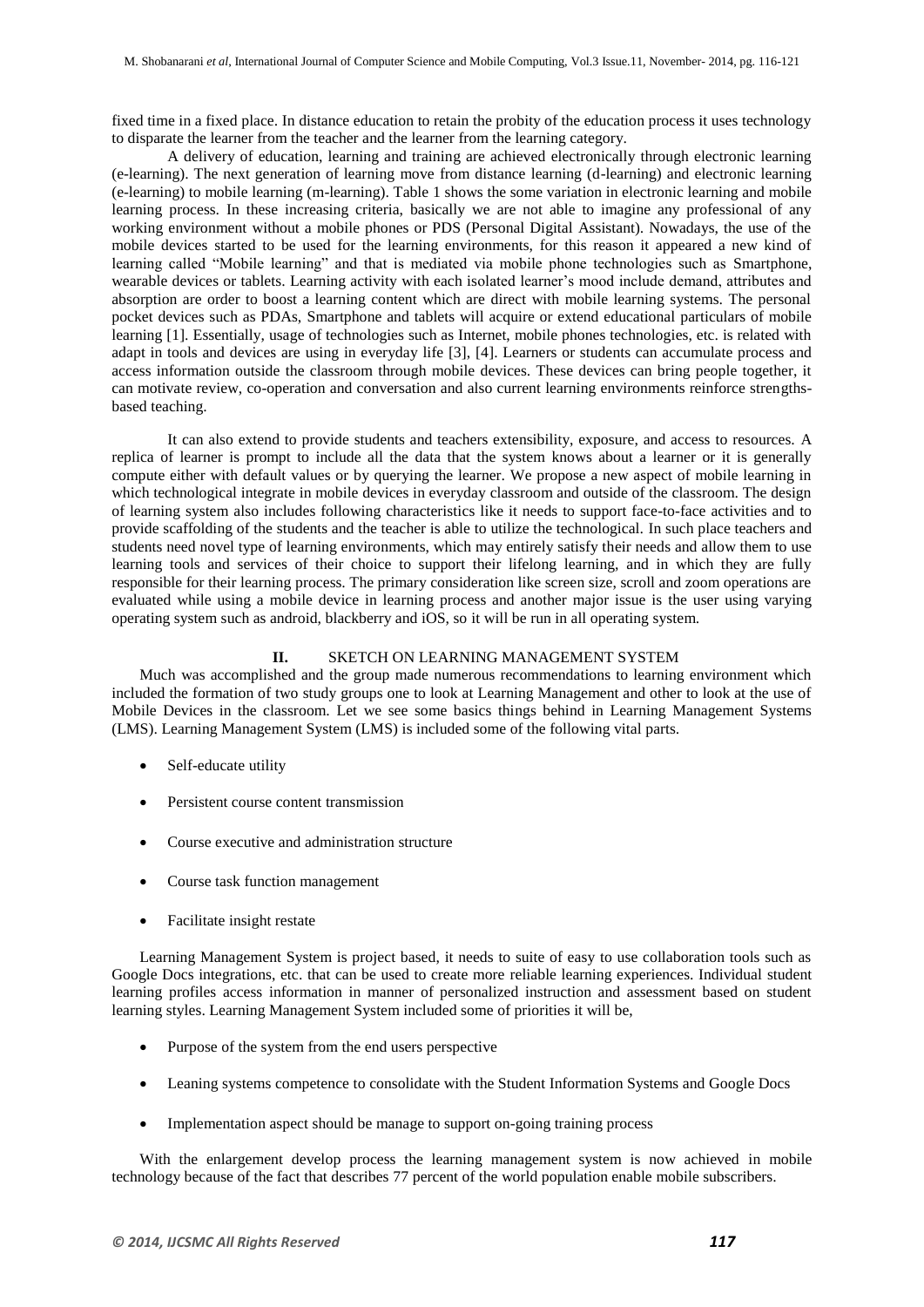Fig. 1 has been shown systematic learning management system with different modules include course schedule, training modules and with our operational parts.



Figure 1. Systematic learning management system

## **III.** SIGNIFICANCE, UTILITY AND PROVOCATION OF MOBILE LEARNING

M-learning also consider the following disclosure for effective mobile technology aspects, Fig. 2 shows the incorporated learning methodology and it's include different types of learning they may be classroom learning, mobile learning and on-line learning. In the m-learning environment it prospect a physical or social environment with a mobile device that can furnish related information about the environment and stimulate learners in activities such as information gathering, information discussion and information sharing.

This type of learning environment enable learning to take place which can make greater use of learners instantaneous context and circumambient. By this way, mobile learning technologies can expedite learning in both context and learning across contexts. Mobile learning also consider some of the following significance terms for useful process.

*A. Start compact, think widely*

It takes time to expand and establish functional mobile content.

*B. Content portable*

Retain the short videos, rapid updates, etc.

*C. Turn on*

The study shows that organizations are deploying even previously their approach is entirely developed. Start planning an approach now, even if it is just a small segment of the overall learning environment which are used in the M-Learning programs, they can include new technology into the classroom and devices used in these technology were lightweight than books and PCs. Formally, mobile learning supports the learning process rather than being integral process and it can be a useful add-on tool for students with their special needs.

Normally, mobile learning behold the different aspect of prosperity include formation options to delivery of multimedia content which will be available in mobile devices are significantly less cost than PCs and other devices. This type of learning environment supports continuous and pliable learning, it also anxious mainly in diminishing training cost. Improving the levels of learning and participation in education and using the communication aspect of a mobile phone as playing a major role in learning activity.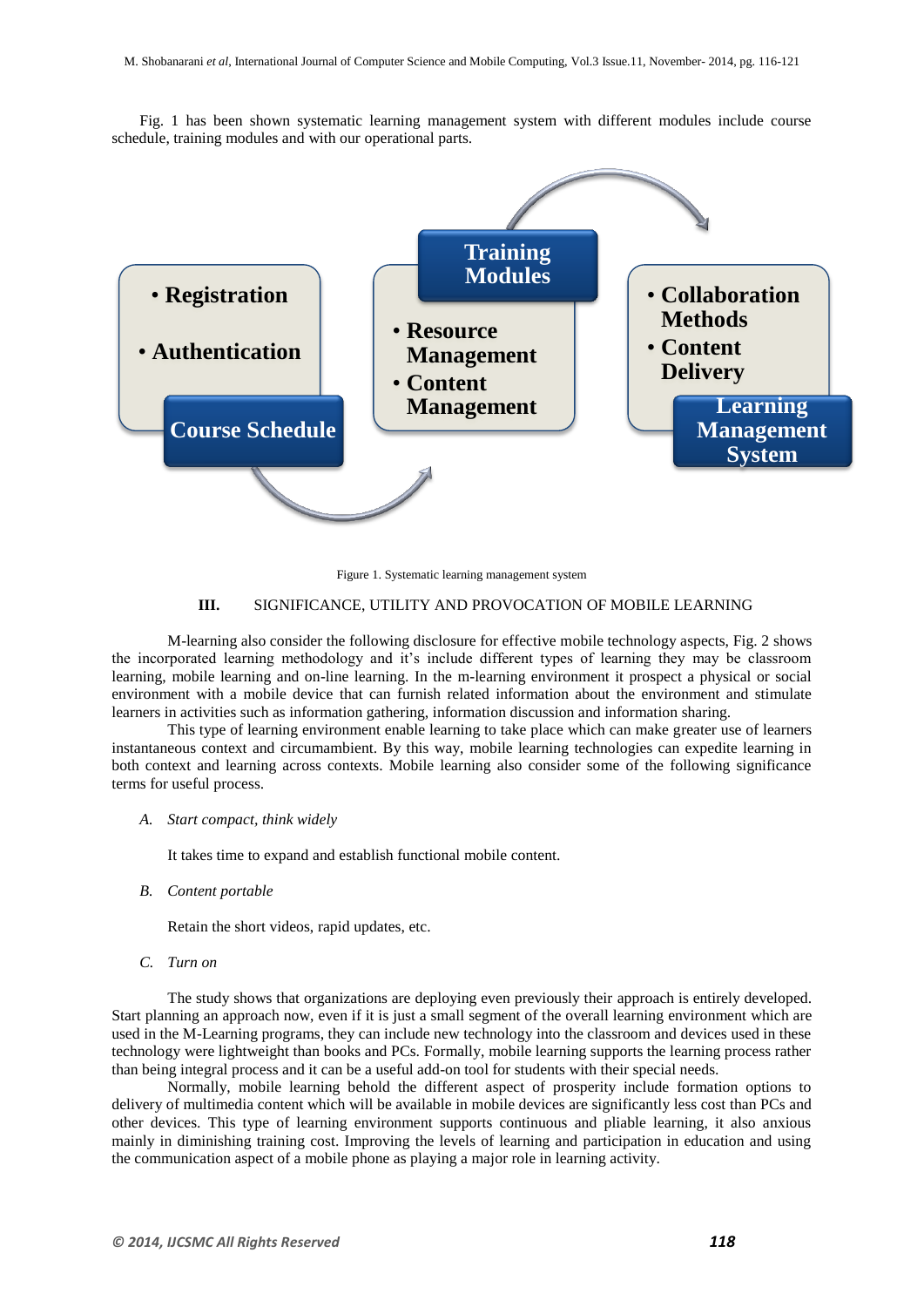

Figure 2. Incorporated learning methodology

In mobile learning process it needs to validate and justify the development of specification and other types of resources was justified to optimum understand the challenges and aspect of education, training or learning community and whenever mobile-learning environment has been accomplished its needs to incorporate many and more technical challenges that have a broad range of screen space, key size and connectivity aspect.

The concern meets bandwidth for fast streaming to support for specified device. Mobile-learning environment include many recent features include multiple standards, multiple screen sizes and multiple operating systems. In addition to these challenges, there are some other challenges are also included like equipment, maintenance, connectivity, support from technical aspect and teacher-student training.

| <b>Subject</b>           | <b>E-learning</b>                                    | <b>M-learning</b>                                        |
|--------------------------|------------------------------------------------------|----------------------------------------------------------|
| <b>Content Access</b>    | classroom access or internet Laboratory              | Access of learning from anywhere, anytime                |
| <b>Communication</b>     | Electronic-mail-to-Electronic-mail                   | Immediate messaging                                      |
| <b>Location scenario</b> | Private location                                     | No geographic boundaries                                 |
| <b>Content Delivery</b>  | To reach internet site it will take some travel time | Wireless internet connectivity so no travel time<br>need |

**TABLE 1. VARIATION IN ELECTRONIC LEARNING AND MOBILE LEARNING PROCESS**

.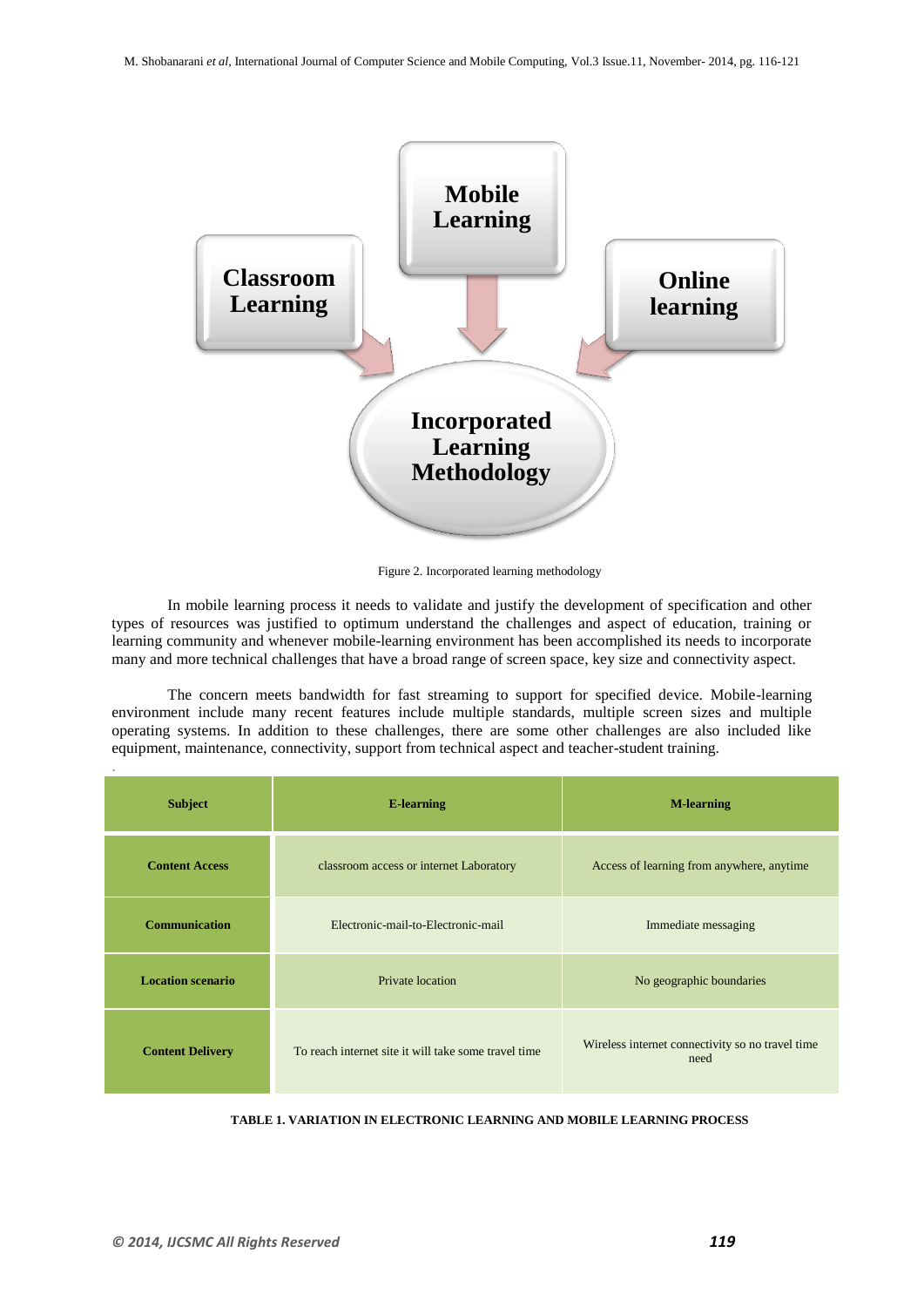#### **IV.** ESSENTIALITY FOR MOBILE TECHNOLOGIES

In order to initiate mobile learning technologies, we need some baseline learner's necessitated specification and it should be:

#### A. *High convenient*

The initiated technologies should be available at anywhere and anytime with user needs.

B. *Clear benefits*

The technology is suited to everyday demands for reference, communication and learning.

C. *Easy-going*

The features should be adapted to the context for learner's ability and knowledge and the learning environment.

#### D. *Use to use*

The technology is easily penetrated and navigated by learners with no antecedent sophistication using it.

E. *Intent-on*

The learner can use the learning environment technology to manage learning throughout a lifetime, so that the learner's personal collection of resources and knowledge will be promptly accessible despite refashion in technology.

## **V.** BACKGROUND

An encouraged vision of mobile learning that values the binate utility of distance learning and continual connectivity [5], the value of mobile devices as tackle of learning is establish in the storage ability that enable learners to connect to beforehand downloaded document at any moment, and presently enables learners to bring the classroom into the field simply by audio/video recordings [6].

Personalized learning [7], an academic teaching process is achieved by the learner's receiver of knowledge as demonstrate in traditional classrooms and it's specification. In this process the assent of learners and trainers should proponent limited instruction between them and another side its have ability to organize variation, management and contribution for learning environment.

In another one type of learning is game based learning system and it was assembling the premise that gamebased learning process would available and enveloping learning background. Game-based learning system did not provide the equal nature of world status intimation that were feasible in mobile learning system and also not allow the learners to visit or relate with the real building environment [2]. Thus, the contemporary approaches to encouraging the mobile learning system, figure 3 shows the growth of smart phone users.